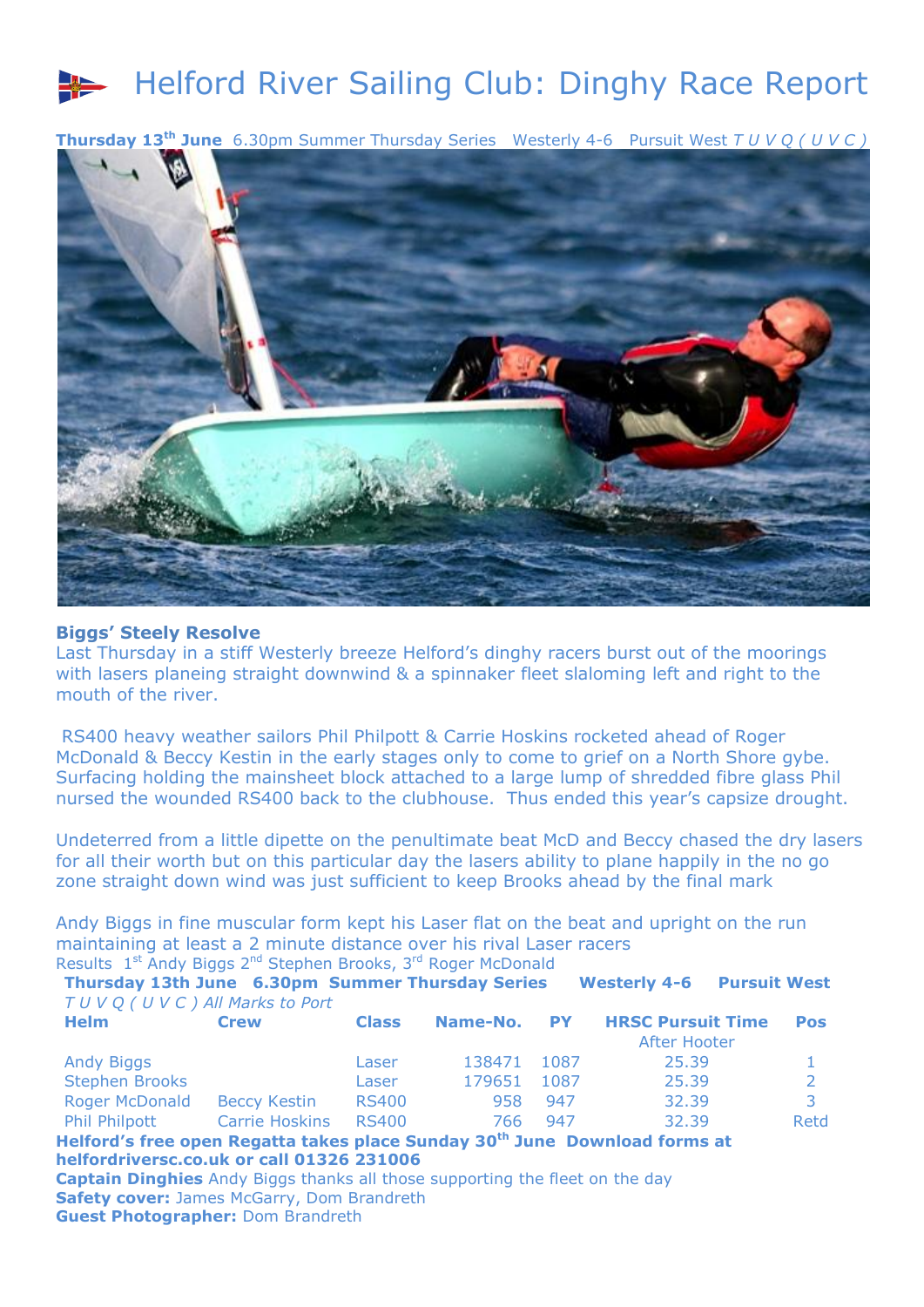



lasers on On a reach and a beat



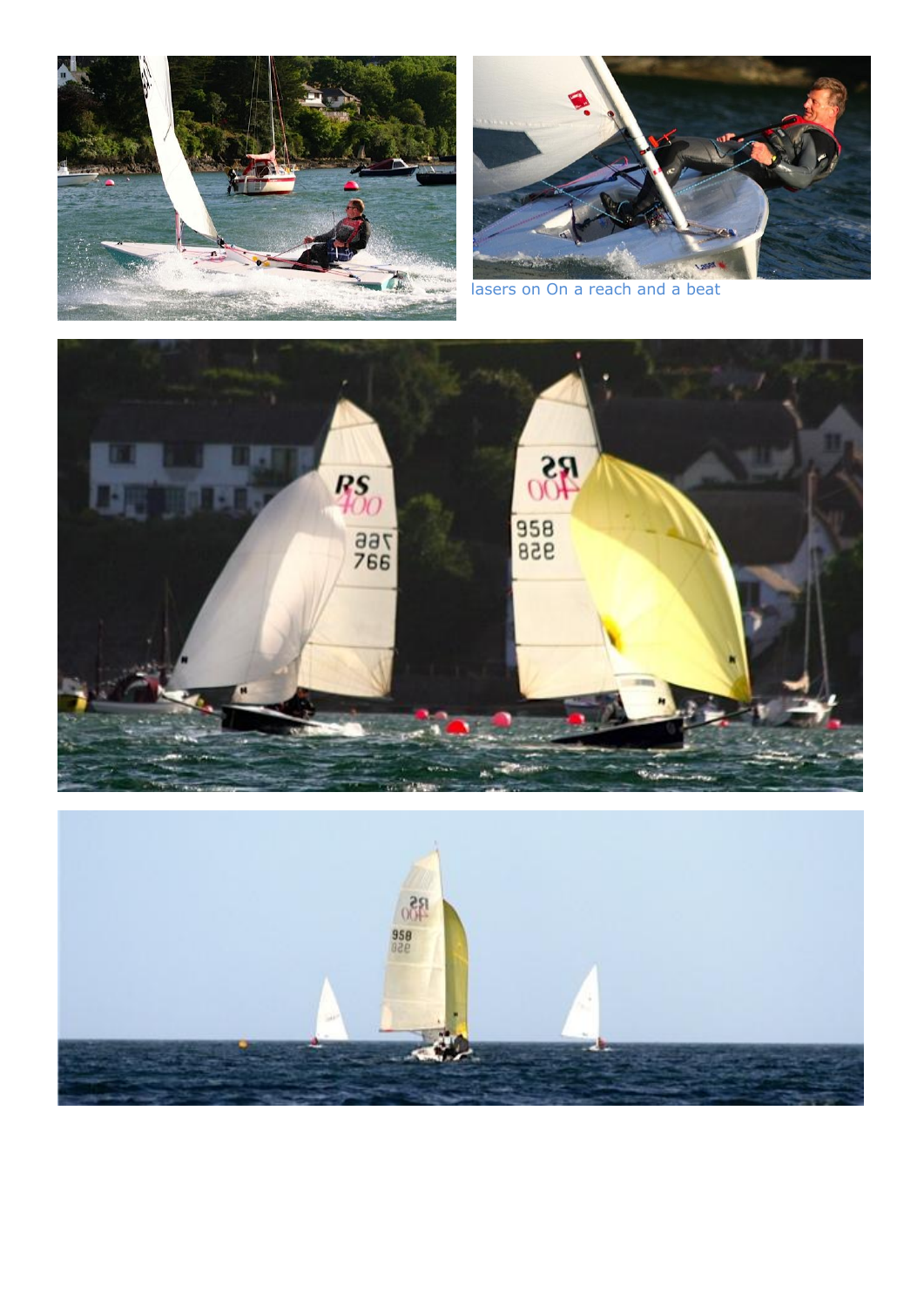



Phil Philpott take the lead



Phil & Carrie retire after a destructive gybe